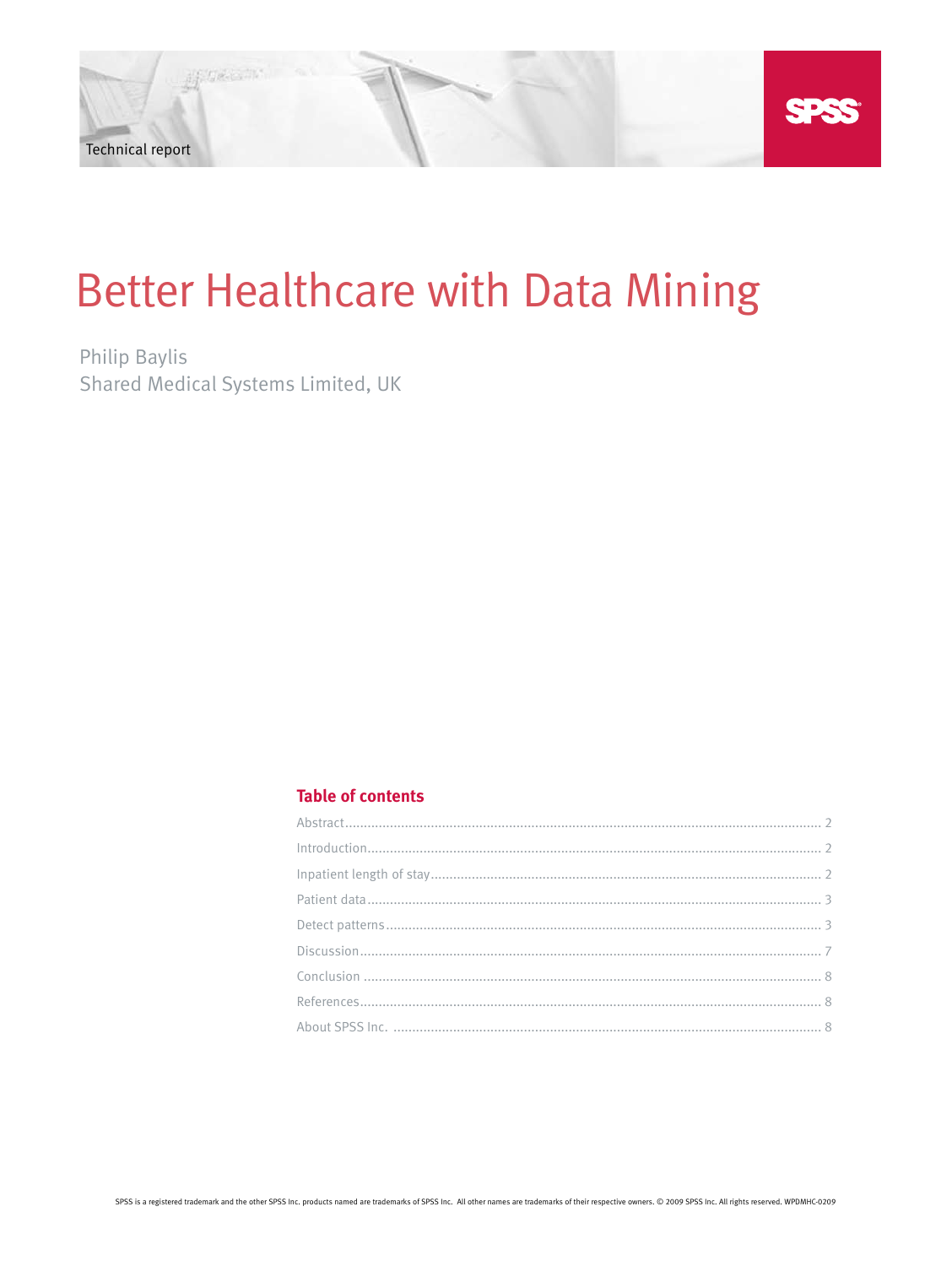# **Abstract**

This paper illustrates data mining will enable clinicians and managers to find valuable new patterns in data, leading to potential improvement of resource utilization and patient health. As the patterns are based on recent clinical practice, they represent the ultimate in evidence-based care.

This paper briefly introduces the PASW Modeler\* data mining system, which incorporates advanced machine learning technologies that extract complex interrelationships and decision-making rules from the data.

#### **Introduction**

Healthcare generates mountains of administrative data about patients, hospitals, bed costs, claims, etc. Clinical trials, electronic patient records and computer supported disease management will increasingly produce mountains of clinical data. This data is a strategic resource for healthcare institutions.

With the advent of data warehousing techniques, specific areas of interest may be investigated more thoroughly. Products such as INFoCOM from Shared Medical Systems, which is a clinically-based data warehouse product designed for use throughout a hospital, bring the potential for specialized information production to the clinicians and managers desktop through the use of clinical workstations and Executive Information Systems (EIS).

Data mining products are designed to take this one stage further. It brings the facility to discover patterns and correlation hidden within the data repository and assists professionals to uncover these patterns and put them to work. Therefore, decisions rest with healthcare professionals, not the information system experts.

The key to successful data mining is to first define the business or clinical problem to be solved. New knowledge is not discovered by the algorithms, but by the user. This paper will prove that knowledge can automatically be obtained by the use of machine learning techniques in the hands of healthcare decision-makers. It demonstrates the use of PASW Modeler analyzing seven attributes collected routinely in UK hospitals.

### **Inpatient length of stay**

The analysis is to look at the contributory factors influencing length-of-stay (LOS) of a patient during a consultant episode—a major component in the cost of inpatient treatment.

The purpose is to identify patterns affecting LOS that may help in the reduction of cost (and potentially reduce patient trauma), based upon the premise that it is possible to reduce costs by seeking to reduce patient LOS.

*\* PASW Modeler, formerly called Clementine®, is part of SPSS Inc.'s Predictive Analytics Software portfolio.*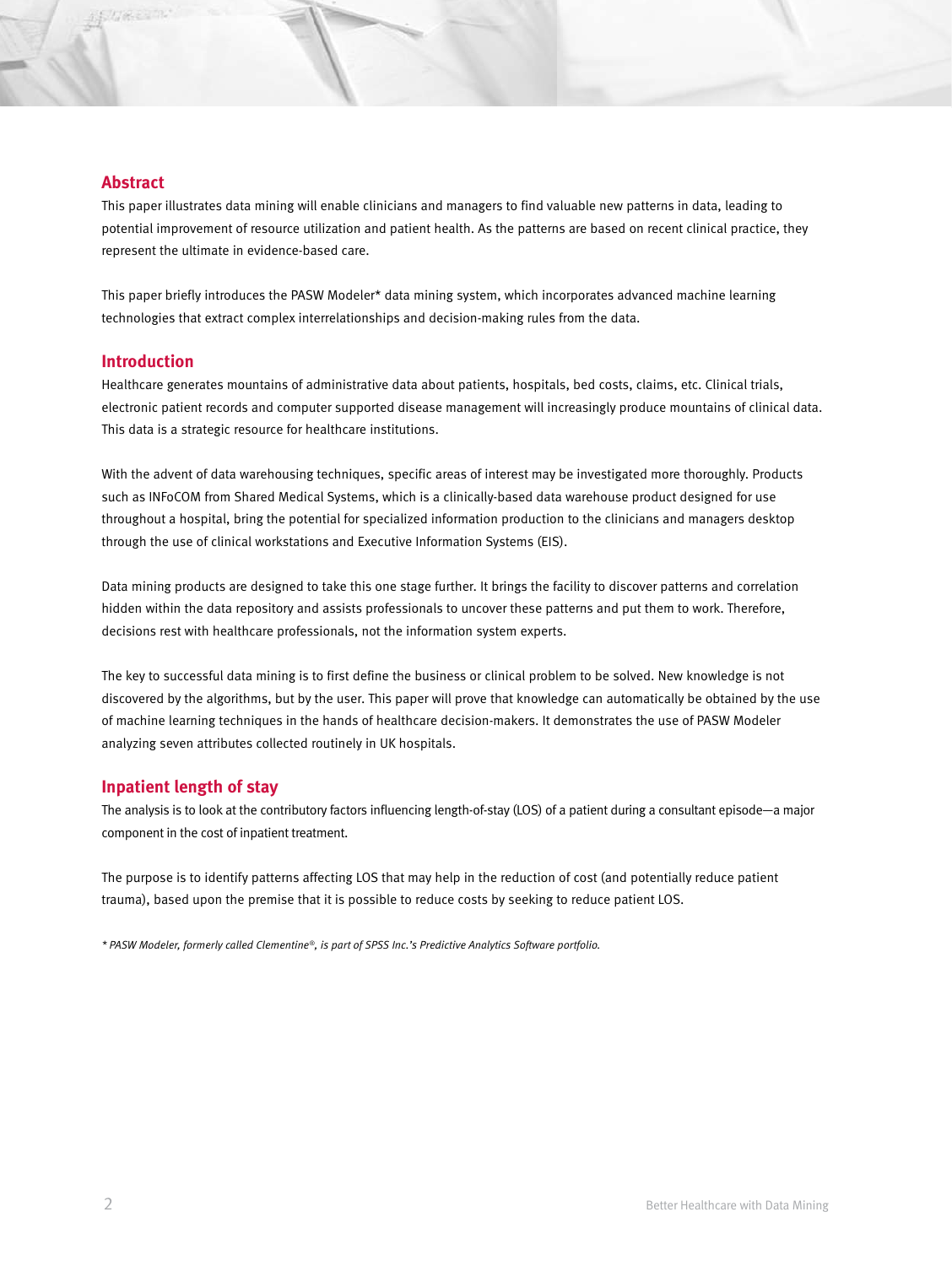# **Patient data**

SECRETA

For the purpose of illustration, the following dataset has been created, based upon the current clinical practice in the UK for surgical cases. This table shows a few example records from this database:

| 開回図<br>Etable [480 records] |         |                   |                                                  |            |     |                   |   |
|-----------------------------|---------|-------------------|--------------------------------------------------|------------|-----|-------------------|---|
| Table Generate              |         |                   |                                                  |            |     |                   |   |
|                             |         |                   | Consultant PrimaryDiag PrimaryProc SecondaryProc | <b>LOS</b> | age | MethodOfDischarge | ٠ |
| OCH                         | T79.3   | 547.2             | Z49.8                                            | 0.0        | 31  | <b>DMA</b>        |   |
| STC                         | R55.X   | X33.9             | X33.9                                            | 39.0       | 75  | <b>DMA</b>        |   |
| JL                          | K60.2   | H54.1             | H44.4                                            | 0.0        | 47  | DNA               |   |
| <b>LTM</b>                  | R10.4   | <b>X42.8</b>      | X40.3                                            | 20.0       | 48  | DMA               |   |
| STG                         | K65.0   | T34.1             |                                                  | 5.0        | 23  | <b>DKA</b>        |   |
| JN                          | K62.5   | H25.9             |                                                  | 4.0        | 85  | <b>DMA</b>        |   |
| <b>UM</b>                   | K35.9   | H01.2             |                                                  | 5.0        | 21  | DNA               |   |
| STG.                        | 105.0   | H60.3             |                                                  | 2,0        | 35  | DNA               |   |
| OCH                         | K62.5   | H25.9             |                                                  | 4.0        | 80  | DMA:              |   |
| <b>LTM</b>                  | T18.5   | H <sub>27.2</sub> |                                                  | 4.0        | 50  | DNA               |   |
| OCH                         | R10.4   | T46.2             |                                                  | 26.0       | 63  | Died              |   |
| II.                         | C79.5 D | X33.9             | X33.9                                            | 4.0        | 65  | DMA               |   |
| JΕ                          | C76.3   | X33.9             |                                                  | 2.0        | 65  | DMA               |   |
| OCH                         | T18.5   | H <sub>27.2</sub> |                                                  | 1.0        | 22  | SD.               |   |
| LTM                         | 102.4   | 557.1             | 250.4                                            | 9.0        | 37  | SD                |   |
| <b>VSR</b>                  | L02.4   | S47.2             | 250.4                                            | 1.0        | 35  | DMA               |   |
| <b>RHJ</b>                  | D12.5   | H11.3             |                                                  | 28.0       | 53  | <b>DKA</b>        |   |
| <b>RSP</b>                  | K63.9   | H11.4             | 023.5                                            | 7.0        | 62  | <b>IHT</b>        |   |
| <b>LTM</b>                  | C20.X   | H58.1             | H41.2                                            | 8,0        | 51  | <b>DKA</b>        |   |
|                             |         |                   |                                                  |            |     |                   |   |

**Figure 1: Example surgical cases**

# **Detect patterns**

LOS is shown in a histogram



**Figure 2: Generate derive mode from an unusually large number of patients with LOS in the 7th bucket**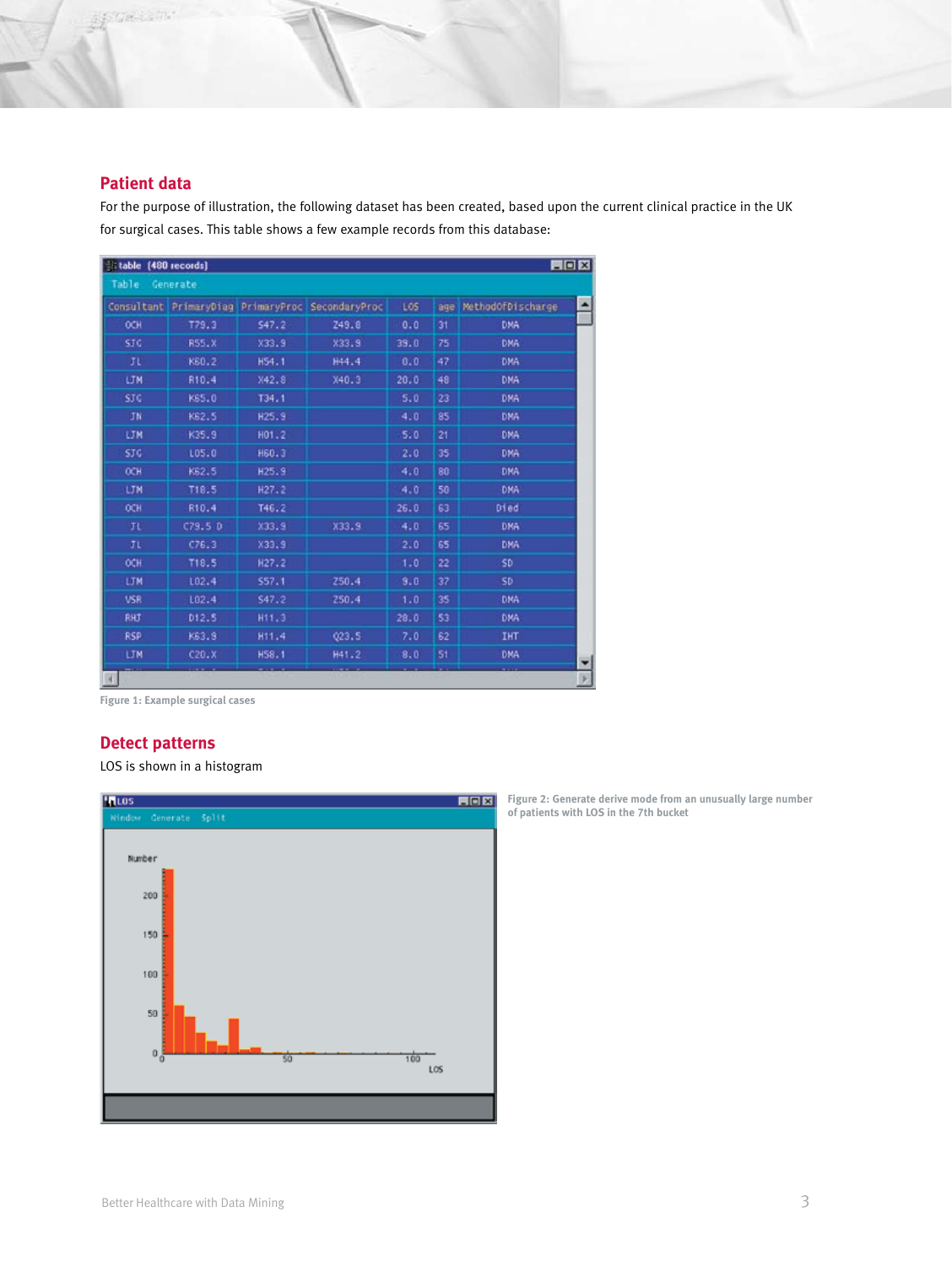



**Figure 3: Use rule induction to profile this unusual bucket.** 

#### Set of rules from C5 rule induction:



**Figure 4: A profile emerges, describing patients with the same diagnosis K80.2, but an unusual LOS for particular patients treated by consultant HTI.**

#### Lets look at LOS associated with K80.2 for each consultant episode:



**Figure 5: Histogram of LOS by consultant**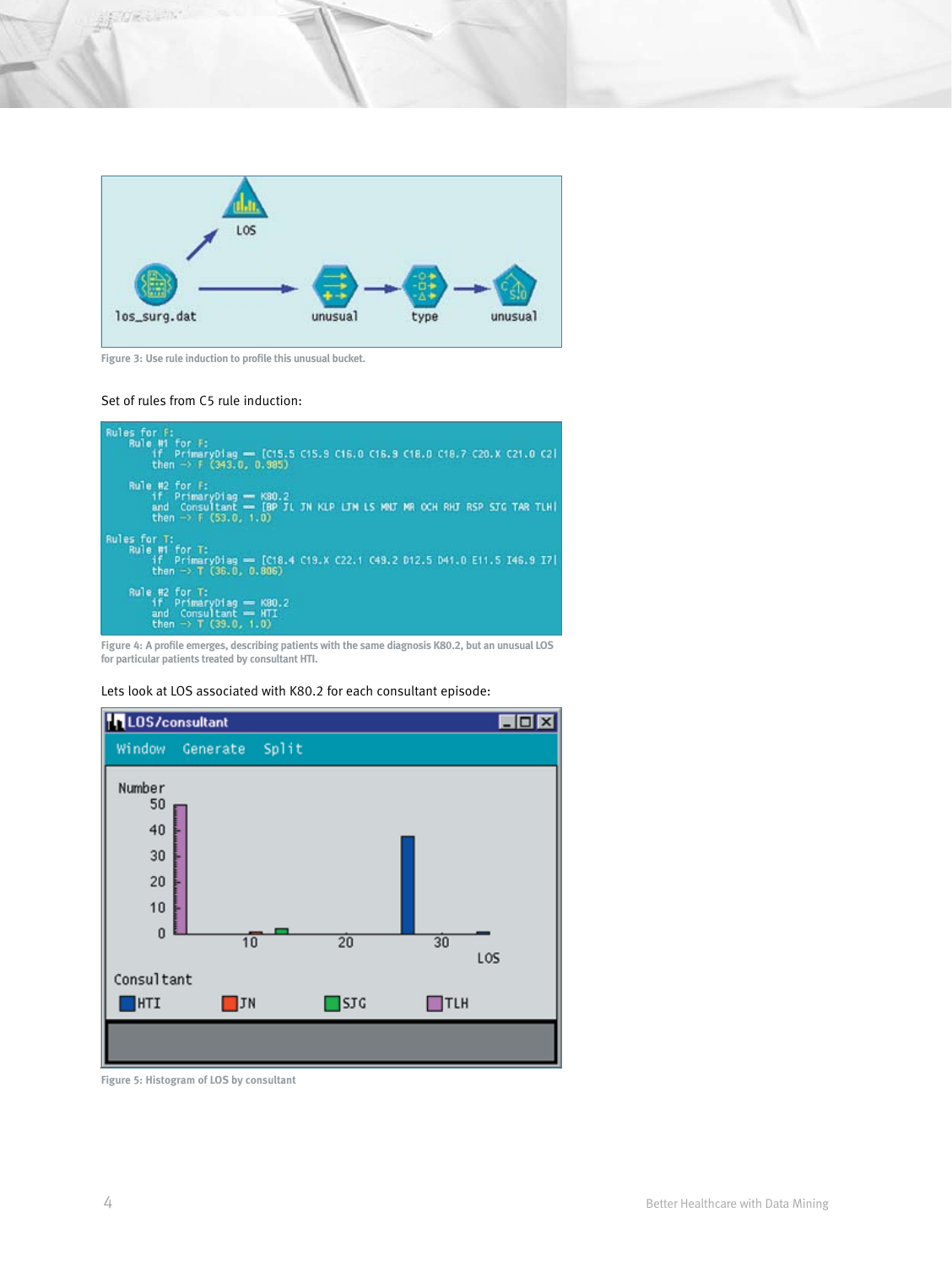

**Figure 6: Here are two distinct bands of LOS, which are exceptionally low and exceptionally high. A derive node is automatically generated. Use rule induction to profile against low/high LOS**



**Figure 7: Here the constant is excluded from the analysis**

This comes up with a simple rule, showing the significant variance in LOS is governed by the secondary procedure.



**Figure 8: J37.2 Other open operations on Bile Duct/operative Cholangiography (open surgery)**

Y50.8 Other Approach through abdominal wall NOS (keyhole surgery)

The Web node is used to find out what the associated primary and secondary procedures are for the primary diagnosis in question.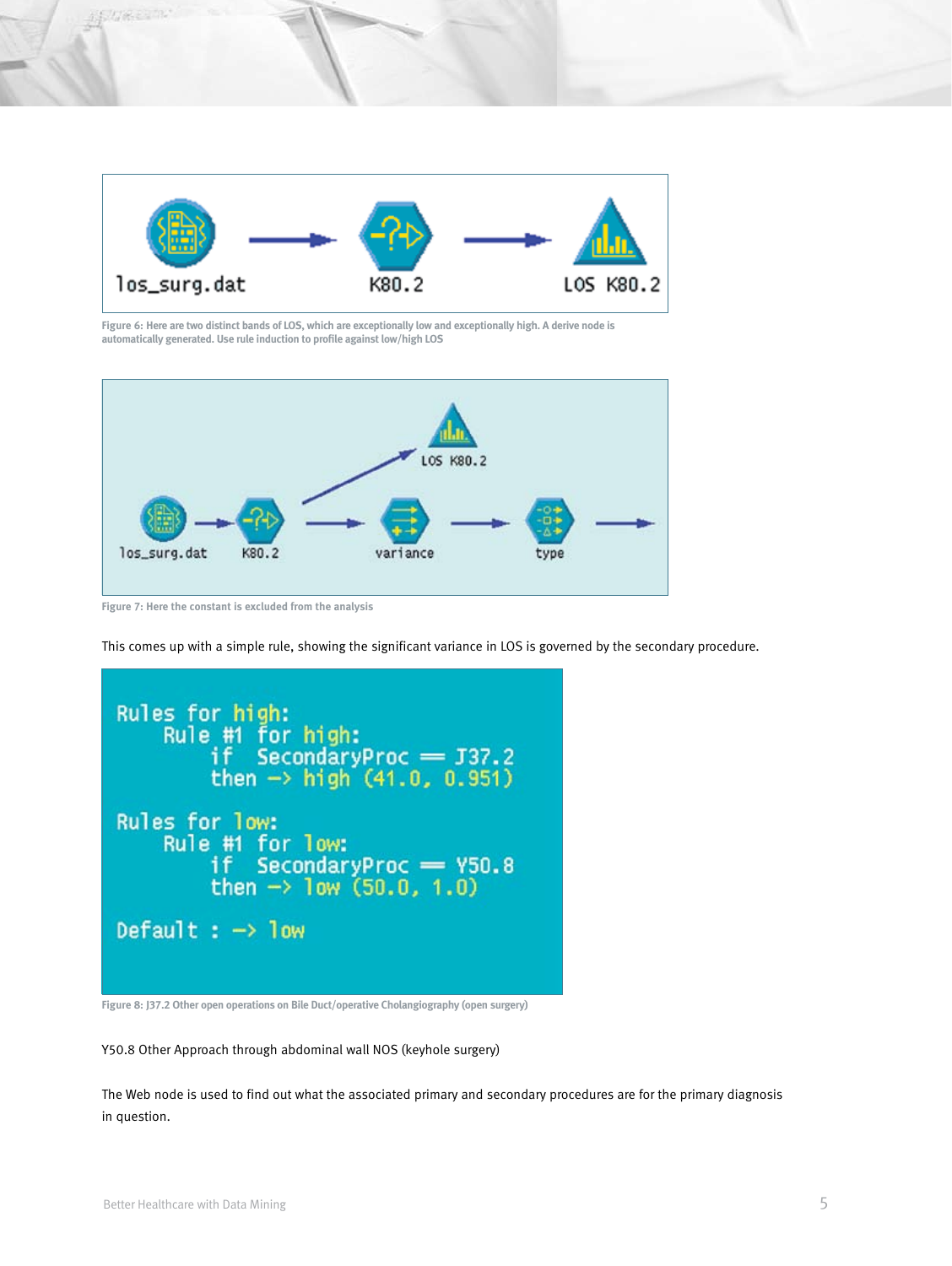

**Figure 9: This demonstrates that the secondary procedures in question are strongly associated with primary procedure J18.3 and primary diagnosis K80.2. Generate select node and show LOS distribution.**



**Figure 10: The same primary procedure shows different LOS, depending on secondary procedure.**

Aptrecent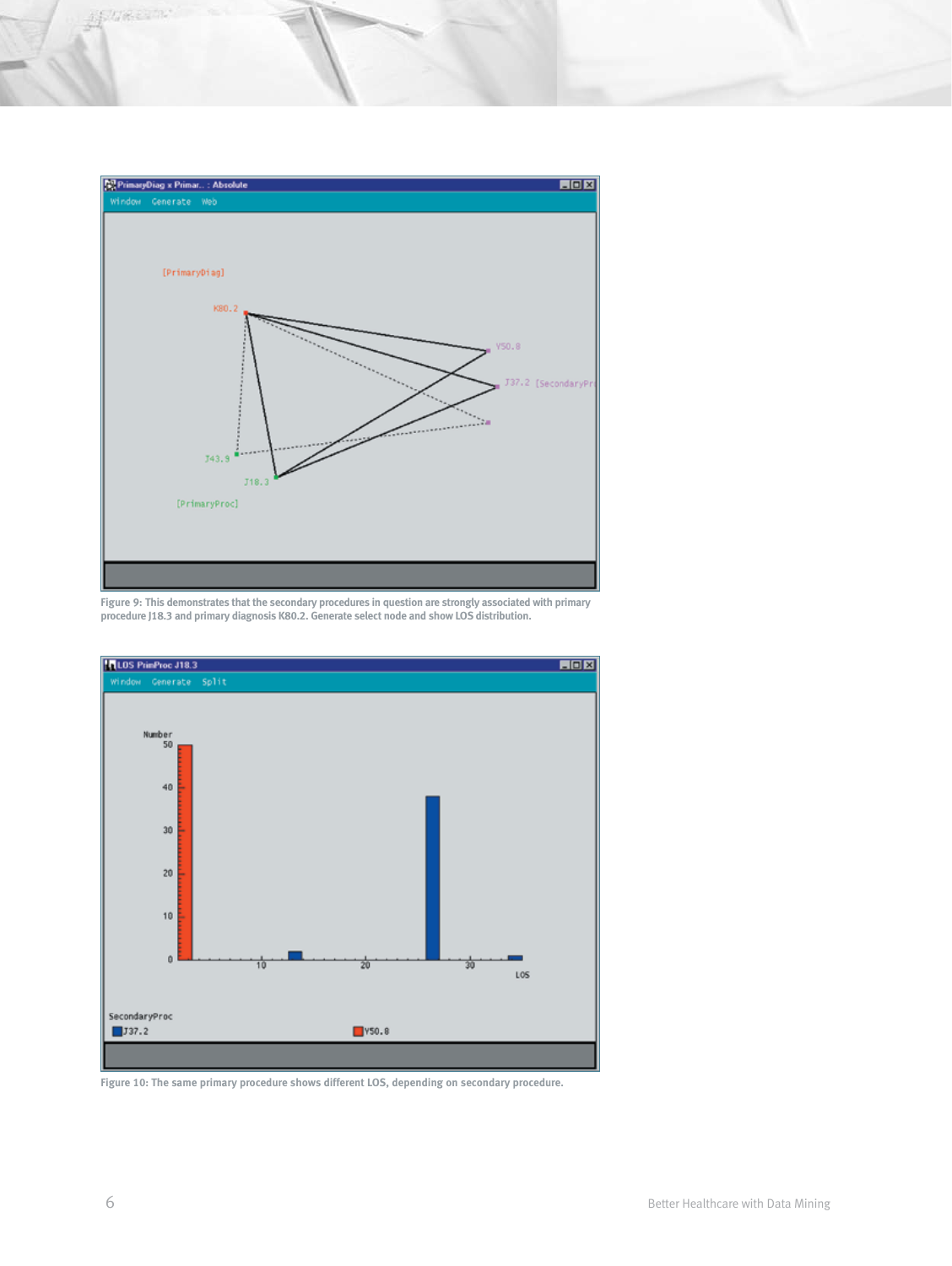

**Figure 11: Example of PASW Modeler stream**

#### **Discussion**

The findings from any data mining exercise can bring patterns to the surface that might otherwise remain undiscovered, and those patterns may suggest alternative ways for treating patients, making better use of resources.

In the described scenario, actual interpretation of these results can only be made by speculation. Using an indirect approach to patient costing—in this case by analyzing length of stay—it may be shown that there is an exceptionally low cost for an emergent technique for surgery, as opposed to the more established techniques for the same primary procedure. However, a hospital is a complex environment and keyhole surgery is likely to extend time spent in the hospital, which would bring further pressures on resource availability.

It would appear from this scenario that there are previously undiscovered patterns which can be induced using data mining techniques. Evidence-based data could stimulate further discussion and investigation by both managers and clinicians working in partnership for the good of the patient and the hospital.

The discussion and further analysis would potentially include the balance of increased institution utilization against reduced utilization of wards and associated support services. Further discriminating factors may then be discovered which could hone the clinical decision, in that there may be other factors that influence the decision to opt for open surgery in preference to keyhole surgery techniques.